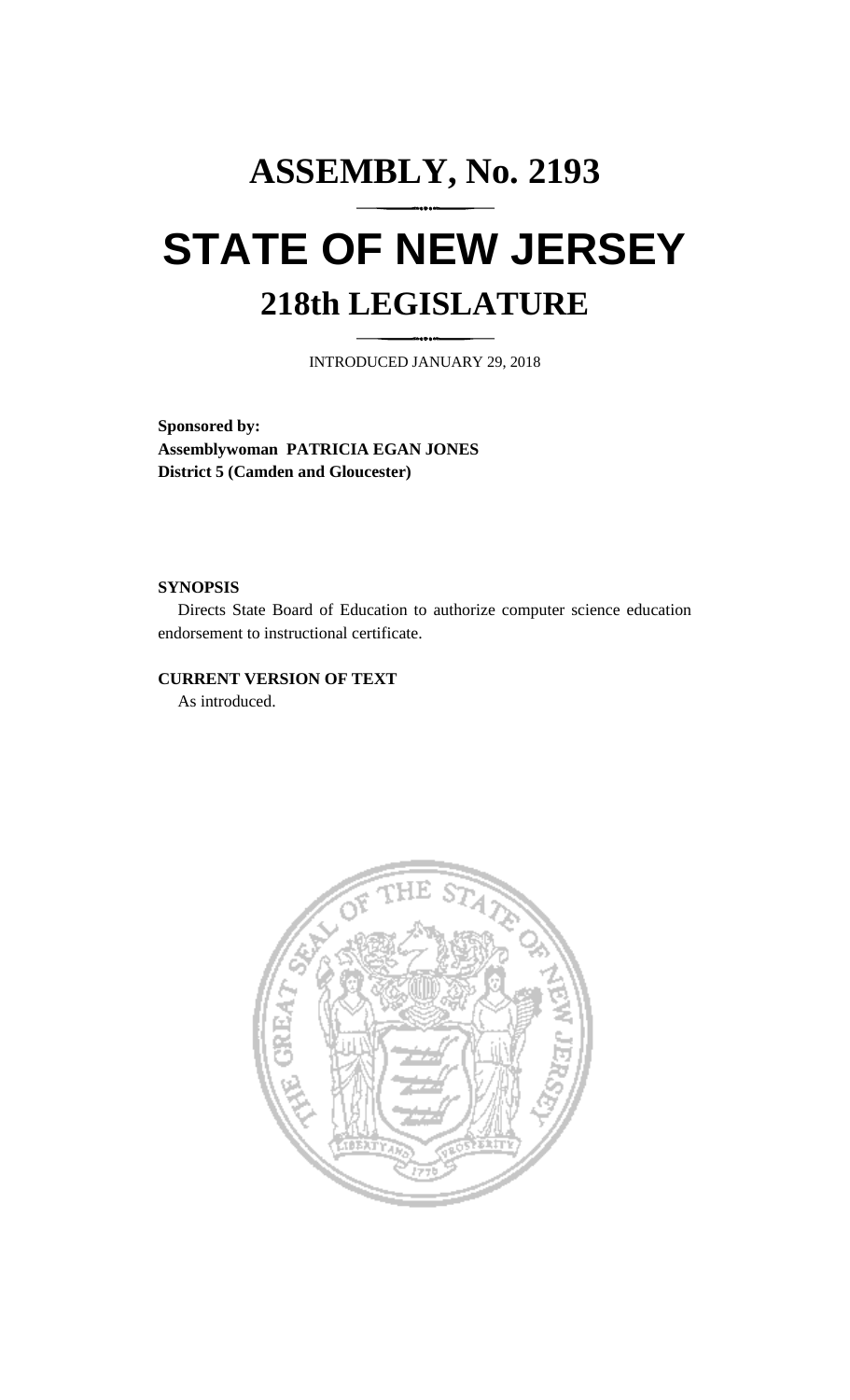## **A2193** JONES

 **AN ACT** concerning computer science education and supplementing chapter 26 of Title 18A of the New Jersey Statutes. **BE IT ENACTED** *by the Senate and General Assembly of the State of New Jersey:* 1. a. The State Board of Education shall authorize a computer science education endorsement to the instructional certificate. The endorsement shall authorize the holder to teach computer science in all public schools, and shall be required to teach computer science in grades 9 through 12 beginning at such time as the State board determines that there is a sufficient number of teachers holding the computer science education endorsement to make the requirement feasible. b. The standards established by the State board shall require a candidate for the endorsement to hold a standard instructional certificate with at least one other teaching endorsement and provide documentation that the candidate has completed the computer science related coursework requirements determined by the State board up to a maximum of 15 credits. c. A teacher who taught computer science within the three years prior to such time as the State board determines to require a computer science education endorsement to teach computer science in grades 9 through 12, shall be issued a computer science education endorsement to the instructional certificate upon application to the State Board of Examiners. 2. The State Board of Education shall adopt pursuant to the "Administrative Procedure Act," P.L.1968, c.410 (C.52:14B-1 et seq.), the rules and regulations necessary to carry out the provisions of this act. 3. This act shall take effect immediately. STATEMENT This bill directs the State Board of Education to authorize a computer science education endorsement to the instructional certificate. The endorsement would authorize the holder to teach computer science in all public schools, and would be required to teach computer science in grades 9 through 12 beginning at such time as the State board determines that there is a sufficient number of teachers holding the computer science education endorsement to make the requirement feasible. The standards established by the State board would require a candidate for the computer science education endorsement to: (1) hold a standard instructional certificate with at least one other teaching endorsement; and (2) provide documentation of the completion of